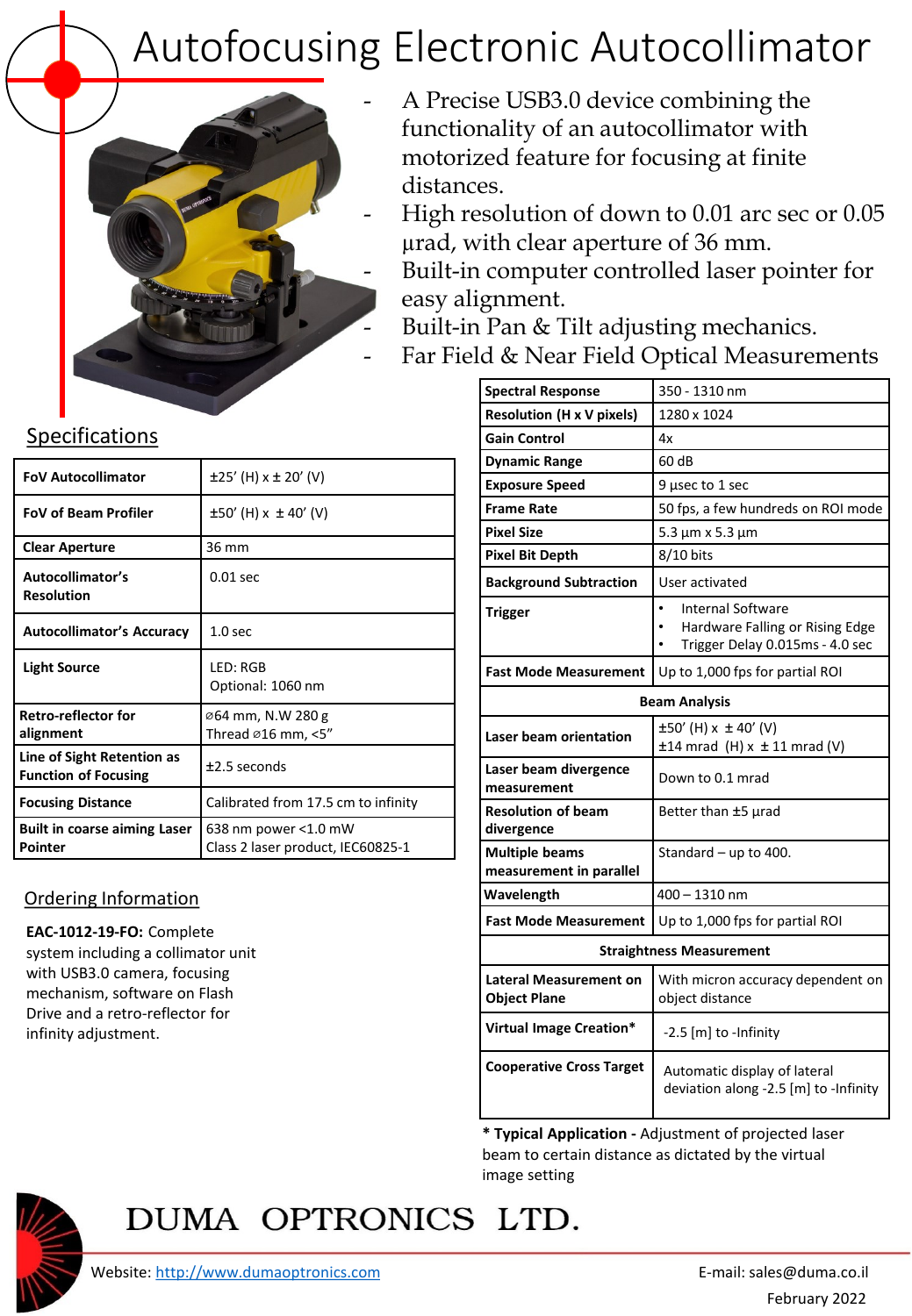Autofocusing Electronic Autocollimator





Dimensions are in mm.



### DUMA OPTRONICS LTD.

Website: [http://www.dumaoptronics.com](http://www.dumaoptronics.com/) example and the set of the sales are E-mail: sales@duma.co.il